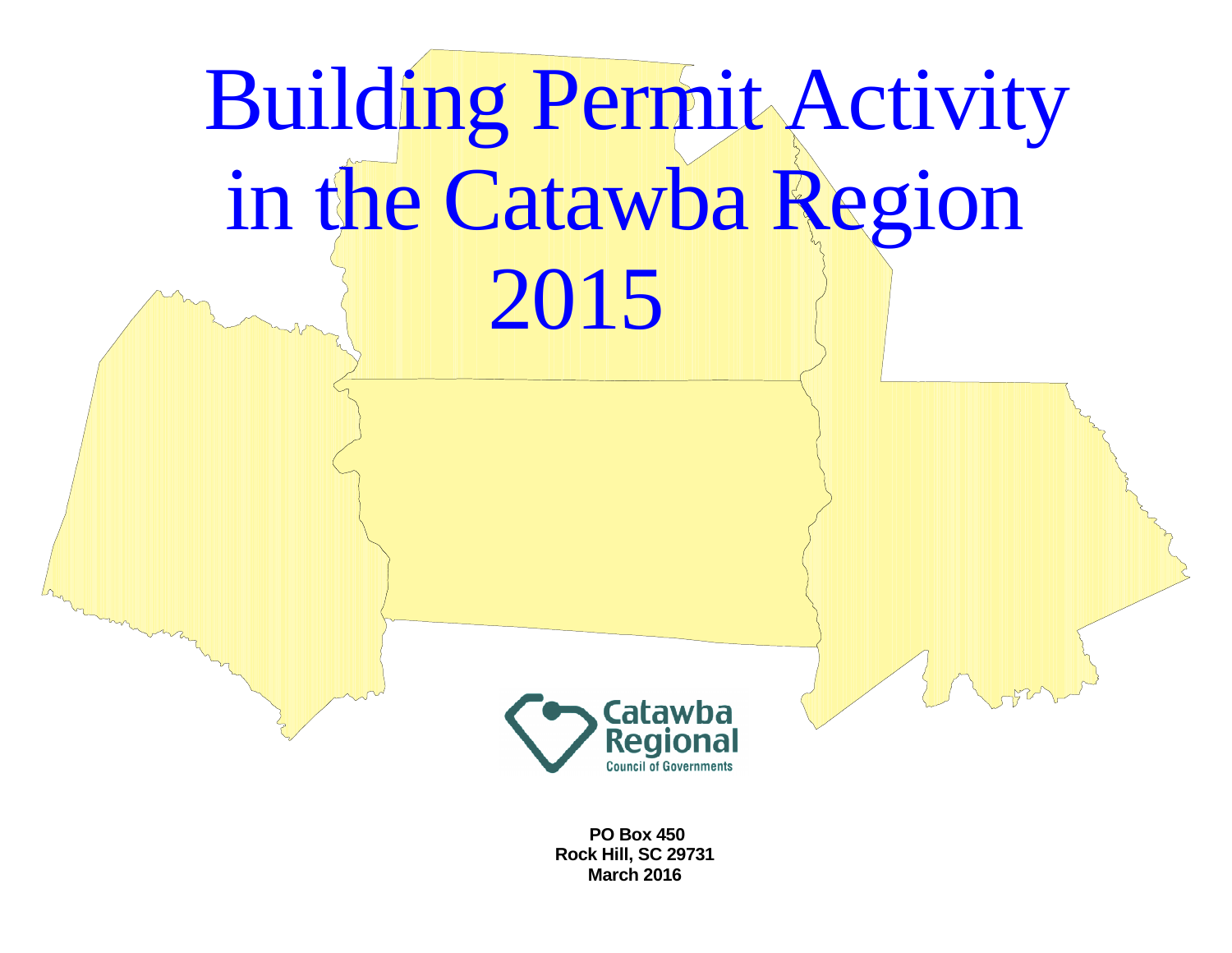#### **INTRODUCTION**

The building permit data contained in this report is supplied by local building and planning officials throughout the region. The numbers shown reflect the actual number of permits issued during the calendar year of 2015. The value of these permits also is shown. In addition to the permit totals, we have attempted to give local officials some sense of the growth occurring within their areas via the color coded census tract maps that also are included.

Catawba Regional collects building permit data by county, municipality and census tract for the major residential categories, as well as commercial and industrial. The data we collect is for new construction only with the exception of some industrial permits that represent upgrades to existing facilities. Our computerized database contains permit information from 1996 to the present.

Any questions you may have about the report or our permit database in general can be directed to Mike Vead at (803) 327-9041.

*NOTE: Catawba Regional COG does not insure the accuracy of the data presented in this report. Reasonable efforts have been made to validate the data's accuracy.*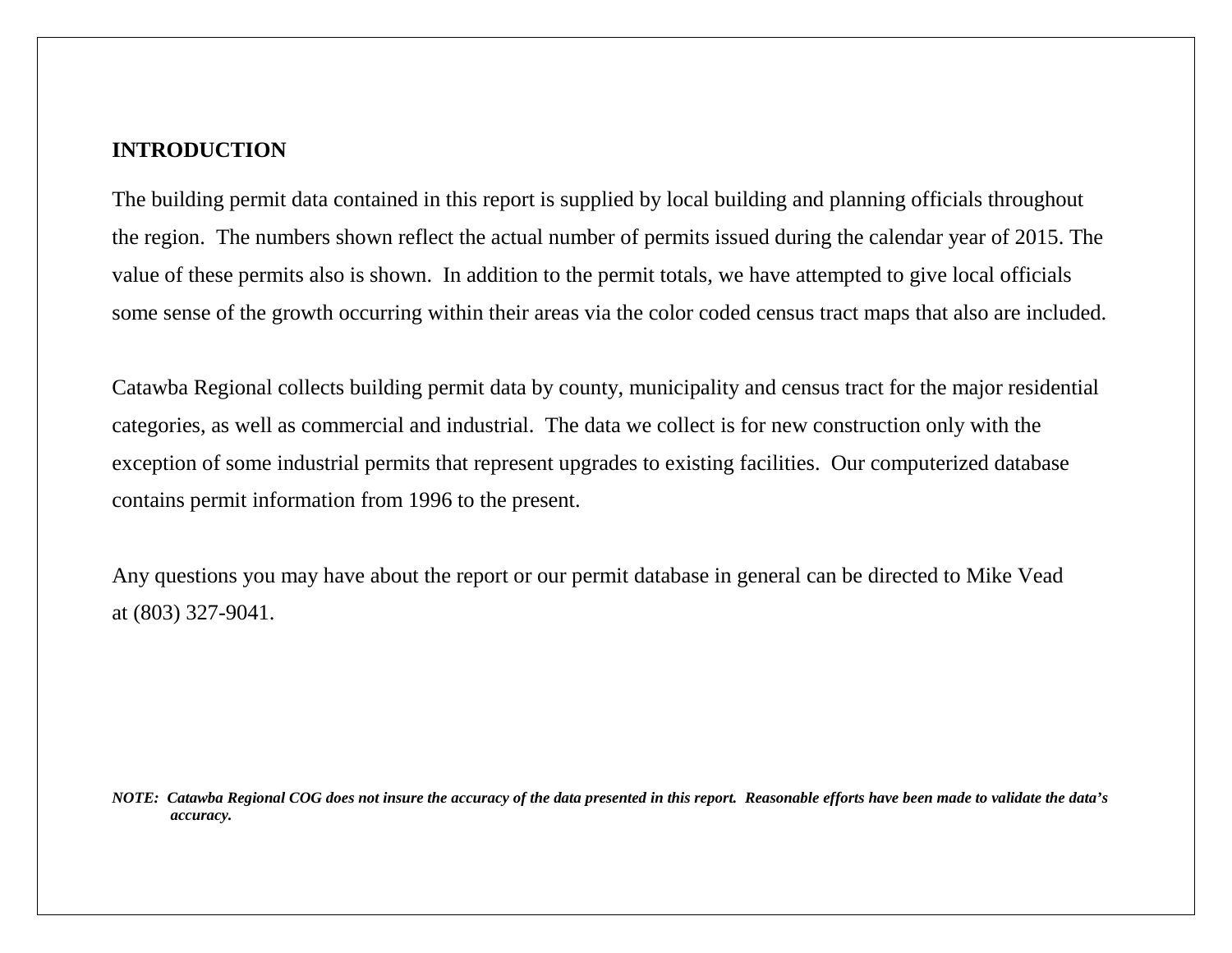## Chester County "At a Glance" 2015

### Chester County\*

 Single Family Permits Number: 40 Value: \$ 7,111,932 Mobile Home Permits Number: 7 Value: \$ 603,519 Commercial Permits Number: 5 Value: \$ 2,111,160 Industrial Pemits Number: 3 Value: \$ 55,092,500\* Totals for the entire County

**Chester** No Permits

Source: Chester County Building and Zoning Department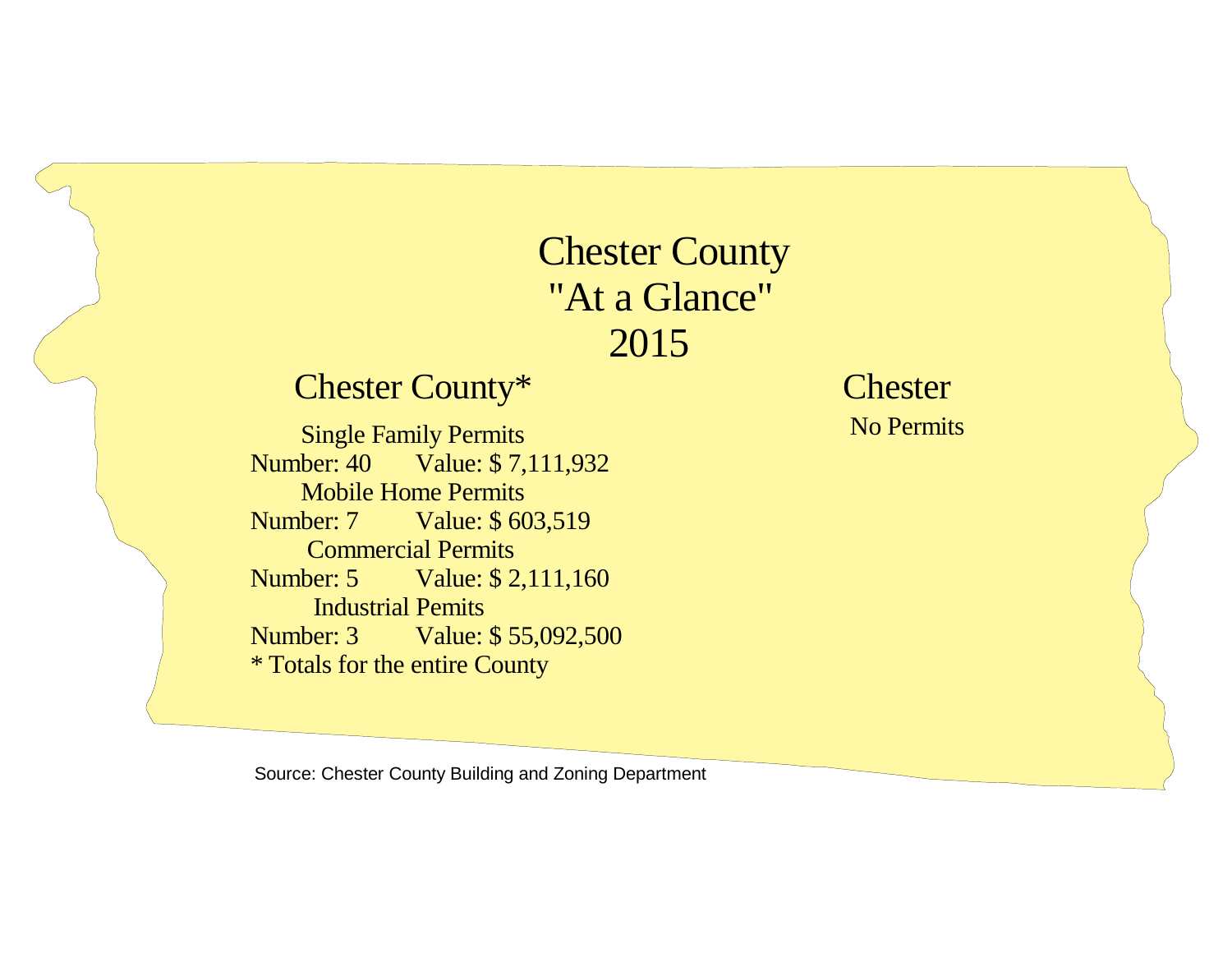

**Chester County Residential Building PermitActivity By Census Tract 2015**





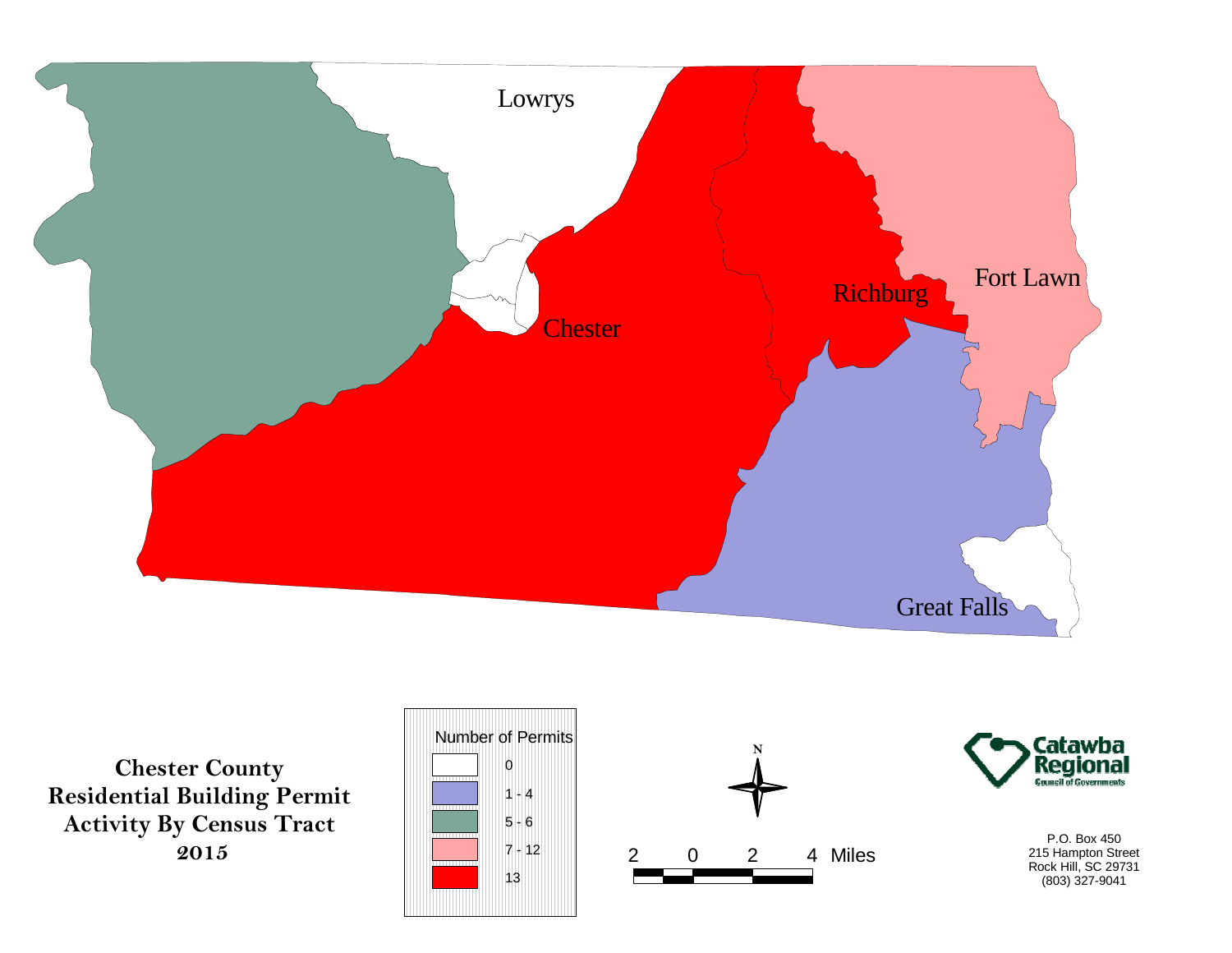# Lancaster County "At a Glance" 2015

## **Lancaster County**

 Single Family Permits Number: 1,083 Value: \$ 332,125,227 Mobile Home Permits Number: 86 Value: \$ 2,117,128 Commercial Permits Number: 82 Value: \$37,402,376 \*Totals for the entire County

### Lancaster

 Mobile Home Permits Number: 1 Value: \$ 15,000 Commercial Permits Number: 1 Value: \$ 447,036

Source: Lancaster County Building and Zoning Department City of Lancaster Office of Building, Licensing and Zoning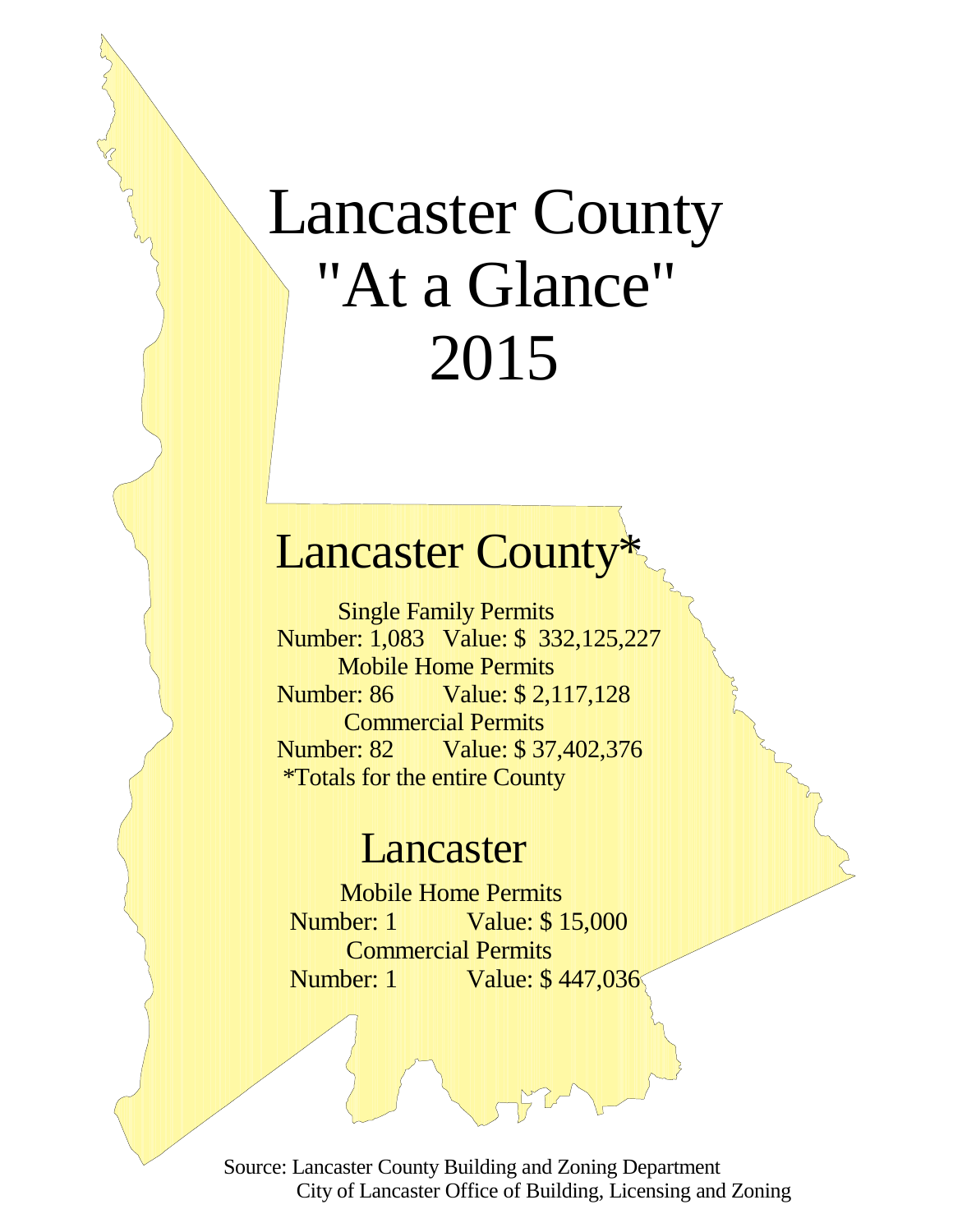

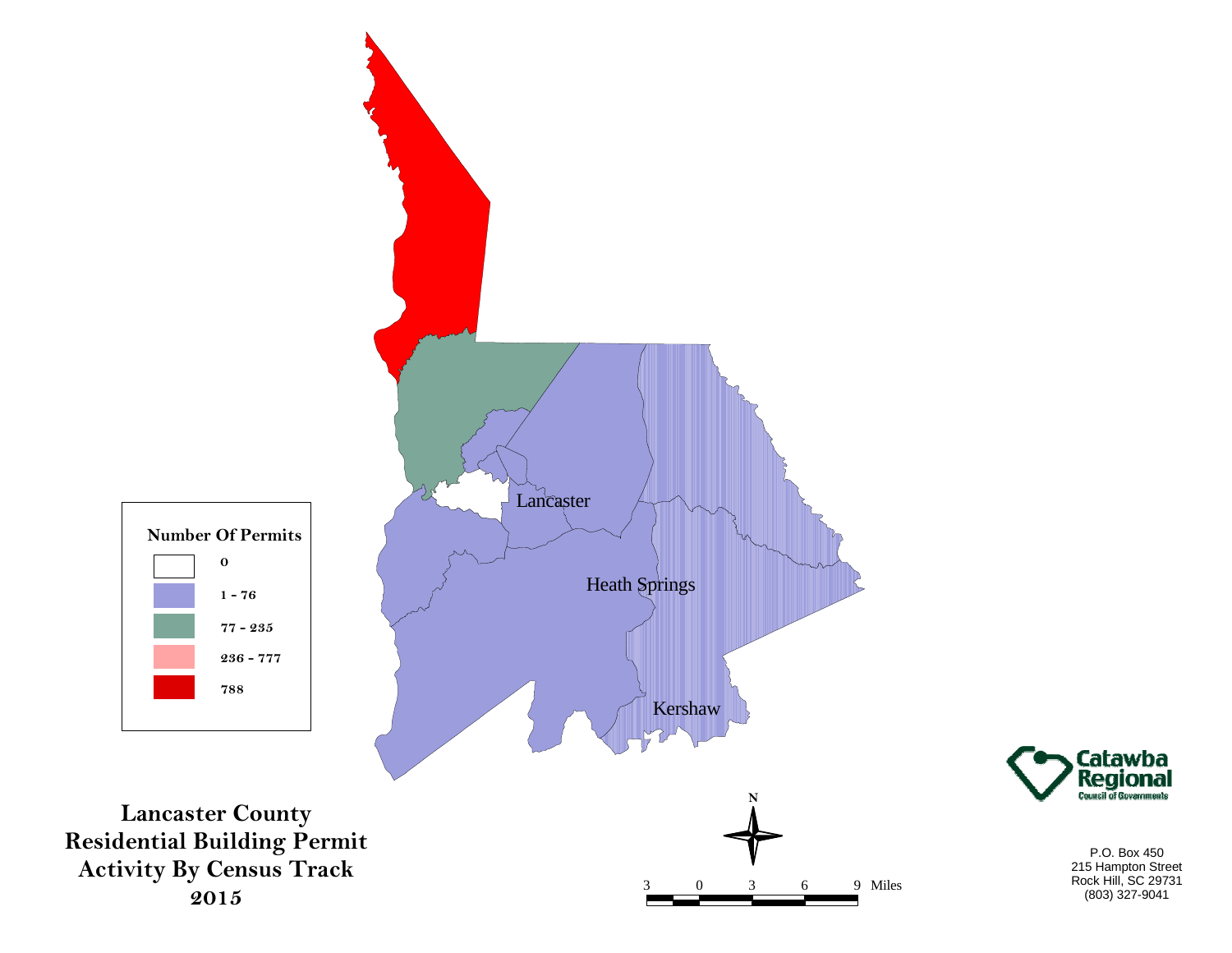# Union County "At a Glance" 2015

## Union County\*

Single Family Permits<br>Number: 18 Value: \$2 Value: \$ 2,632,912 Mobile Home Permits Number: 22 Value: \$ 820,419 \*Totals for the entire County

Union

No Permits

Source: Union County Assessors Office City of Union Building and Zoning Department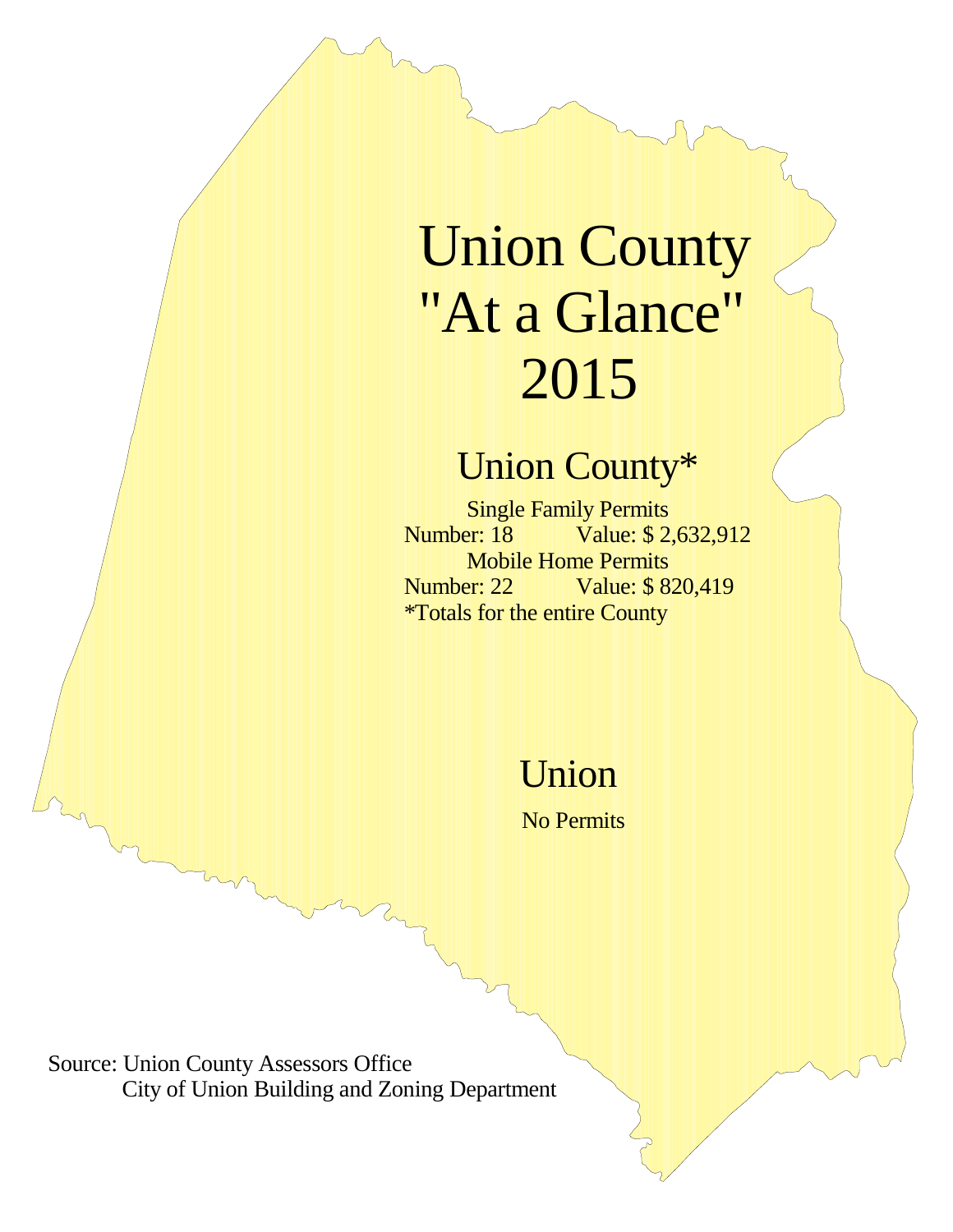

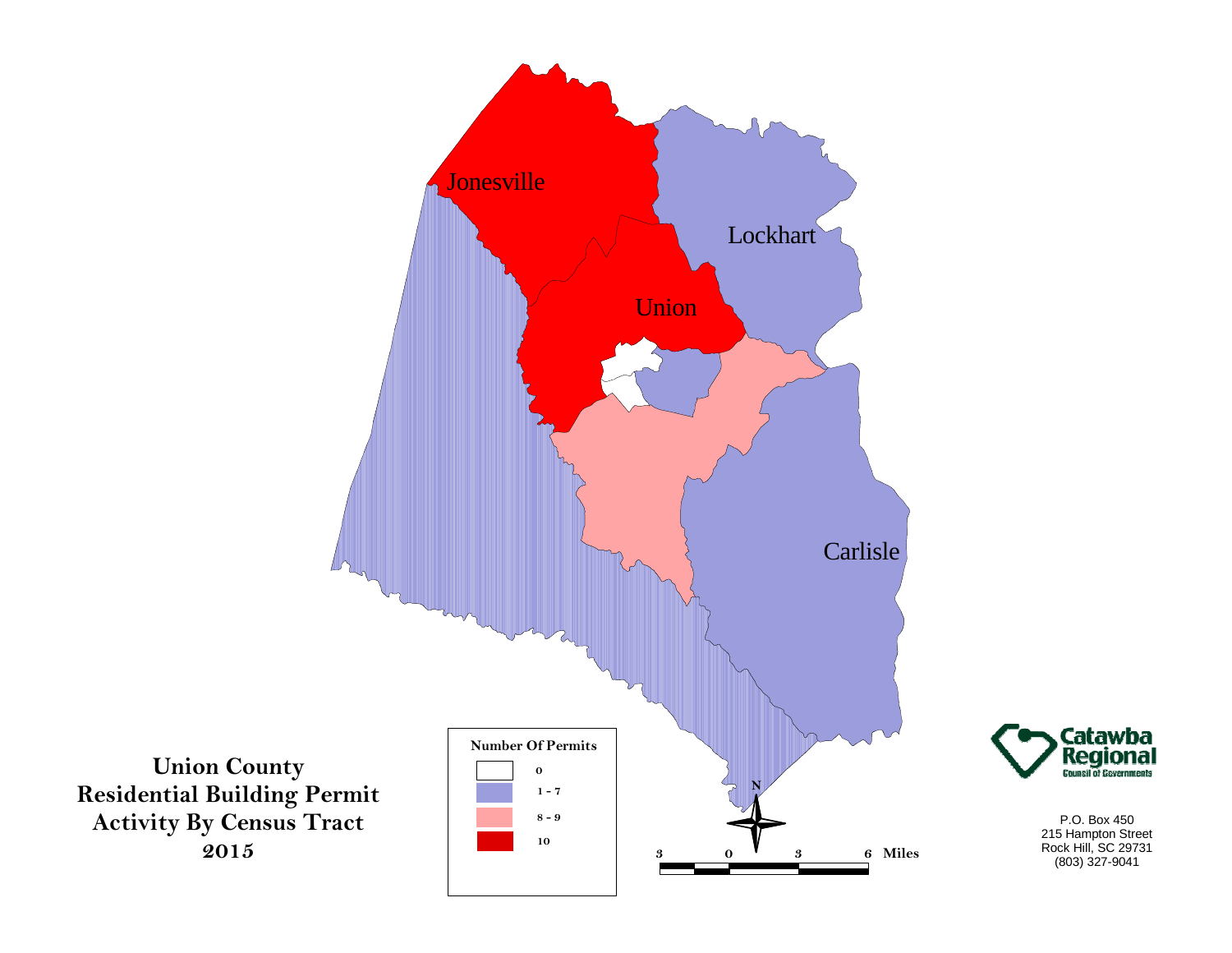Source: York County Building and Codes Department Town of Clover Building Codes Department Town of Fort Mill Building and Codes Department City of Rock Hill Building and Codes Department City of York Planning Department**City of Tega Cay Development Services** 

## York County "At a Glance" 2015

### York County\*

 $\text{Clover}$  Single Family Permits Number: 1,937 Value: \$ 604,161,034 Multi Family Permits Number: 22(335) Value: \$ 46,121,430 Mobile Home Permits Number: 10 Value: None Reported Commercial PermitsNumber: 50 Value: \$ 156,200,003 Industrial Permits Number: 4 Value: \$ 13,316,819\*Totals for the entire CountyNumber: 77 Value: \$ 19,492,000

#### York

 Single Family PermitsNumber: 159 Value: \$ 62,364,240 Commercial PermitsNumber: 5 Value: \$ 3,520,501

Tega Cay

Single Family Permits

 Multi Family PermitsNumber: 2(4) Value: \$ 212,000 Commercial PermitsNumber: 2 Value: \$ 1,275,943

> **Single Family Permits** Number: 11 Value: \$ 2,268,711 Commercial PermitsNumber: 7 Value: \$ 2,118,913

Rock Hill**Single Family Permits** Number: 233 Value: \$ 70,666,839 Multi Family Permits Number: 16(311) Value: \$ 33,025,672 Commercial PermitsNumber: 12 Value: \$ 12,531,319

### Fort Mill

 Single Family Permits Number: 523 Value: \$ 200,791,924 Commercial PermitsNumber: 17 Value: \$ 135,947,326